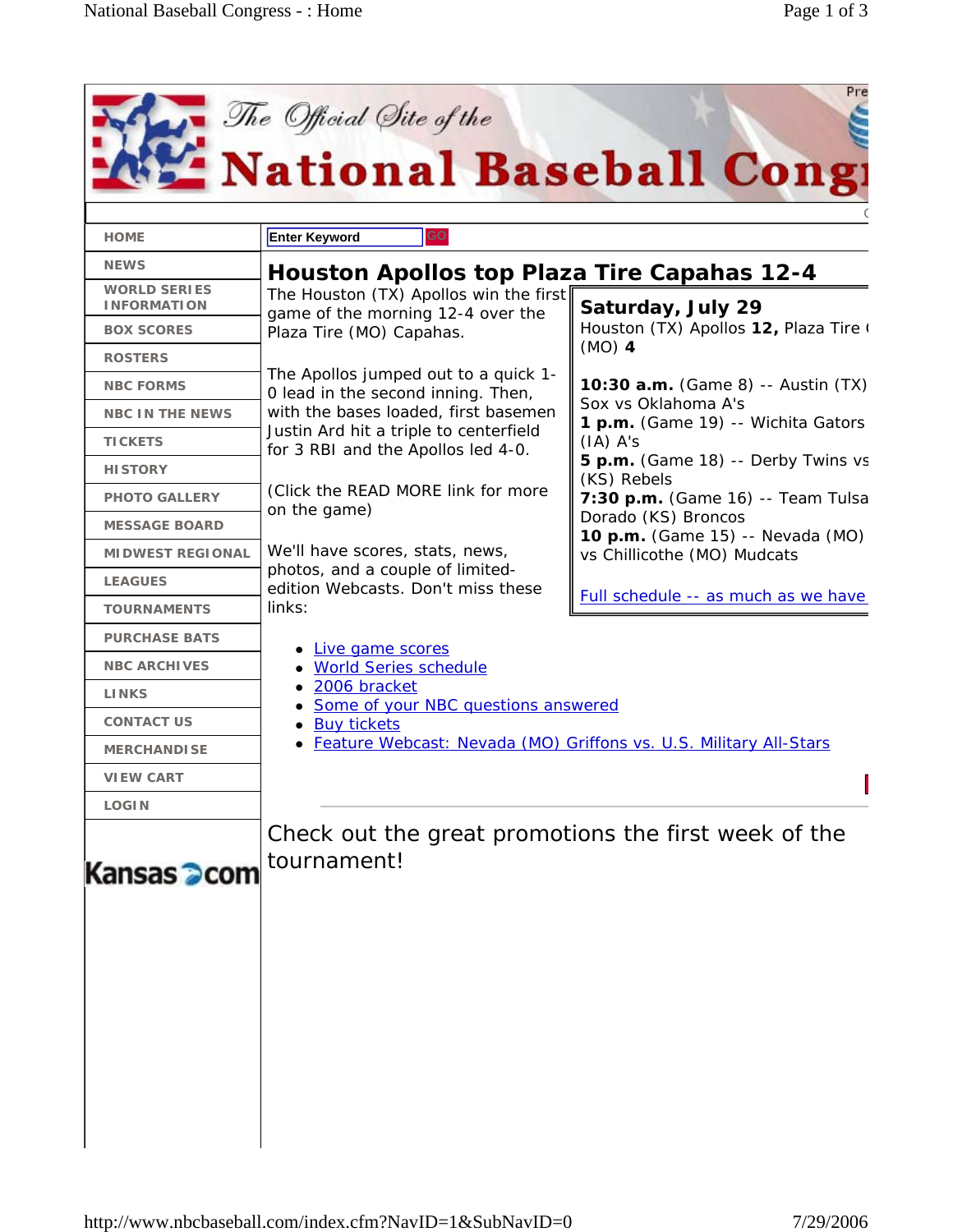

## NBC offers maple bats

 Choosing a wood bat can be a daunting process. There are so many choices that it' figure out where to even start! We have put this guide together to help ease the proces find a wood bat that may best suit your size and hitting style. For the most part this guiderto NBC bats, since every different bat company cuts their models differently, and even s in the bat shape can make dramatic differences on how the bat swings.

For sale: Bob Broeg's tales of Raymond 'Hap' Dumont

By Jerry Taylor

The ultimate story of Raymond "Hap" Dumont and the early history of the National Baseball Congress is captured in Bob Broeg's book, "*Baseball's Barnum*". Enjoy the humourous exploits of Hap Dumont and the "birth" of his dreams - the National Baseball Congress.